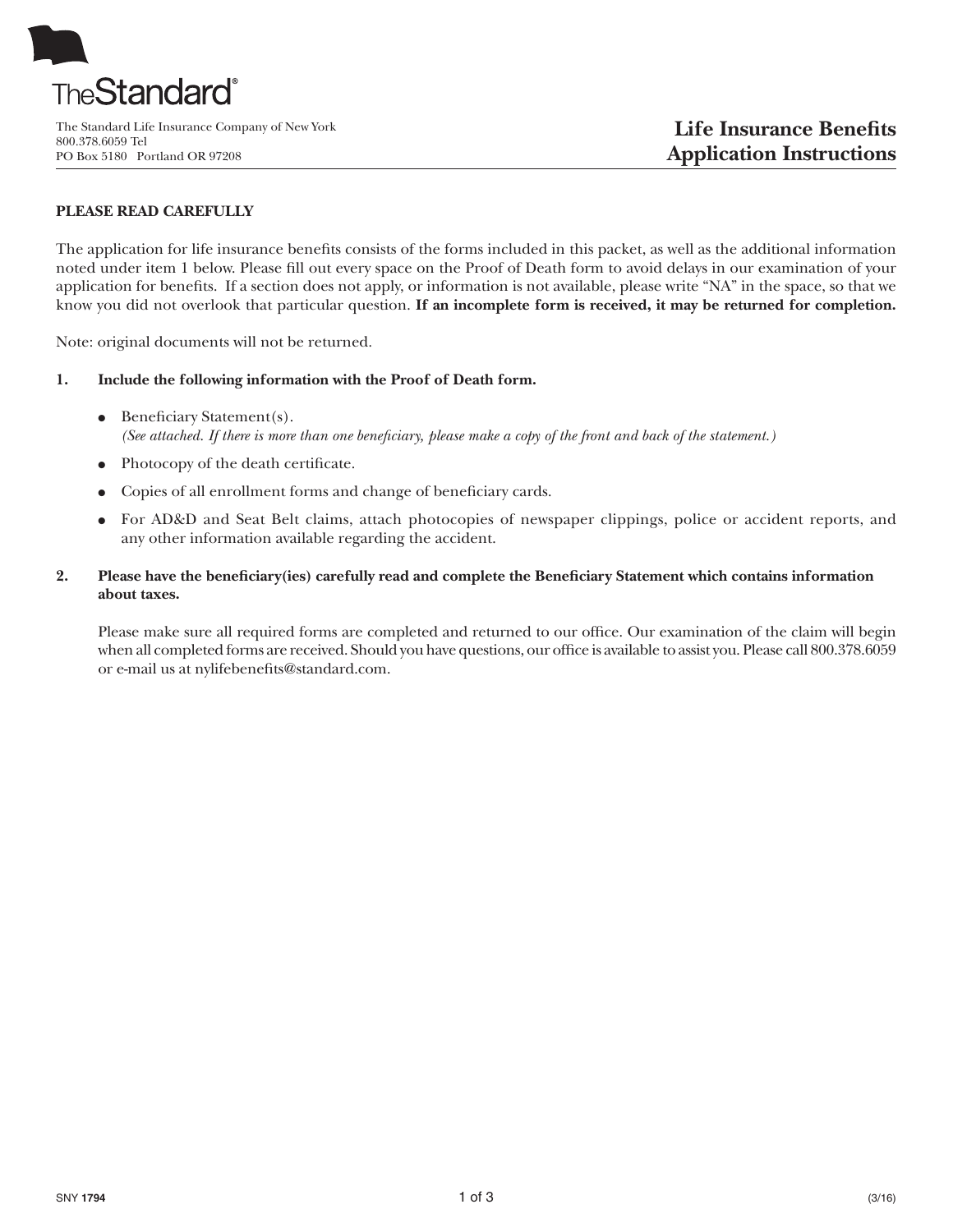# The Standard Life Insurance Company of New York

800.378.6059 Tel PO Box 5180 Portland OR 97208

## **Life Insurance Benefits Proof of Death Claim Form**

| Forms may be returned for unanswered questions.                                                                                                                                                                                                                                                                                                                                                                                                                                                                               |                                                                                                                                                                                      |               |                                                            |                |                                   |               |                                   |          |
|-------------------------------------------------------------------------------------------------------------------------------------------------------------------------------------------------------------------------------------------------------------------------------------------------------------------------------------------------------------------------------------------------------------------------------------------------------------------------------------------------------------------------------|--------------------------------------------------------------------------------------------------------------------------------------------------------------------------------------|---------------|------------------------------------------------------------|----------------|-----------------------------------|---------------|-----------------------------------|----------|
| Name of Deceased:                                                                                                                                                                                                                                                                                                                                                                                                                                                                                                             | Effective Date of Member's Insurance:                                                                                                                                                |               |                                                            |                |                                   |               |                                   |          |
| Soc. Sec. No.:                                                                                                                                                                                                                                                                                                                                                                                                                                                                                                                | Date of Membership/Employment:                                                                                                                                                       |               |                                                            |                |                                   |               |                                   |          |
| Date of Birth:                                                                                                                                                                                                                                                                                                                                                                                                                                                                                                                | Date Member was last actively at work:                                                                                                                                               |               |                                                            |                |                                   |               |                                   |          |
| Date of Death:                                                                                                                                                                                                                                                                                                                                                                                                                                                                                                                | Reason Member ceased working:<br>$\Box$ Death<br>$\Box$ Illness<br>$\Box$ Other (explain) $\Box$                                                                                     |               |                                                            |                |                                   |               |                                   |          |
| Name of Member If Dependent Claim:                                                                                                                                                                                                                                                                                                                                                                                                                                                                                            |                                                                                                                                                                                      |               | Premiums paid through month of death? $\Box$ Yes $\Box$ No |                |                                   |               |                                   |          |
| Group Policy No.:                                                                                                                                                                                                                                                                                                                                                                                                                                                                                                             | Monthly or annual salary:<br>$\mathfrak{S}$                                                                                                                                          |               |                                                            |                |                                   |               |                                   |          |
| Insurance Class (see contract):                                                                                                                                                                                                                                                                                                                                                                                                                                                                                               | Date of last salary increase:                                                                                                                                                        |               |                                                            |                |                                   |               |                                   |          |
| Occupation of Member:                                                                                                                                                                                                                                                                                                                                                                                                                                                                                                         |                                                                                                                                                                                      |               |                                                            |                |                                   |               |                                   |          |
| Amount of insurance claimed:                                                                                                                                                                                                                                                                                                                                                                                                                                                                                                  | Salary prior to increase:<br>\$                                                                                                                                                      |               |                                                            |                |                                   |               |                                   |          |
| <b>Basic Life</b><br>$\frac{1}{2}$ Other (specify) $\frac{1}{2}$<br><b>Additional Life</b>                                                                                                                                                                                                                                                                                                                                                                                                                                    | Usual number of hours employee worked per week:                                                                                                                                      |               |                                                            |                |                                   |               |                                   |          |
| Accidental Death \$                                                                                                                                                                                                                                                                                                                                                                                                                                                                                                           | Amount of monthly premium paid for the insured:                                                                                                                                      |               |                                                            |                |                                   |               |                                   |          |
| Member also had the following claims with The Standard (check all that apply)                                                                                                                                                                                                                                                                                                                                                                                                                                                 | Member was: (check all that apply)                                                                                                                                                   |               |                                                            |                |                                   |               |                                   |          |
| □ Long Term Disability<br>□ Waiver of Premium                                                                                                                                                                                                                                                                                                                                                                                                                                                                                 |                                                                                                                                                                                      |               | $\Box$ Full-time                                           |                | $\Box$ Union                      | $\Box$ Hourly |                                   |          |
| Short Term Disability                                                                                                                                                                                                                                                                                                                                                                                                                                                                                                         |                                                                                                                                                                                      |               | $\Box$ Part-time<br>$\Box$ Commissioned                    |                | $\Box$ Non-Union<br>$\Box$ Active |               | $\Box$ Salaried<br>$\Box$ Retired |          |
| <b>Name of Beneficiary</b>                                                                                                                                                                                                                                                                                                                                                                                                                                                                                                    | Relation                                                                                                                                                                             | Date of Birth |                                                            | <b>Address</b> |                                   |               | <b>Phone</b>                      |          |
|                                                                                                                                                                                                                                                                                                                                                                                                                                                                                                                               |                                                                                                                                                                                      |               |                                                            |                |                                   |               |                                   |          |
|                                                                                                                                                                                                                                                                                                                                                                                                                                                                                                                               |                                                                                                                                                                                      |               |                                                            |                |                                   |               |                                   |          |
|                                                                                                                                                                                                                                                                                                                                                                                                                                                                                                                               |                                                                                                                                                                                      |               |                                                            |                |                                   |               |                                   |          |
| Remarks:                                                                                                                                                                                                                                                                                                                                                                                                                                                                                                                      |                                                                                                                                                                                      |               |                                                            |                |                                   |               |                                   |          |
| In addition to this form, the following items are required: (Note: original documents will not be returned)                                                                                                                                                                                                                                                                                                                                                                                                                   |                                                                                                                                                                                      |               |                                                            |                |                                   |               |                                   |          |
| • Beneficiary Statement.<br>• Photocopies of enrollment forms and any subsequent beneficiary changes.                                                                                                                                                                                                                                                                                                                                                                                                                         | • Photocopy death certificate.<br>For AD&D and Seat Belt Claims, photocopies of newspaper<br>clippings, police and accident reports, or other information<br>regarding the accident. |               |                                                            |                |                                   |               |                                   |          |
| <b>Fraud Notice</b> – Any person who knowingly and with intent to defraud any insurance company or other person files an application for<br>insurance or statement of claim containing any materially false information, or conceals for the purpose of misleading, information<br>concerning any fact material thereto, commits a fraudulent insurance act, which is a crime, and shall also be subject to a civil penalty<br>not to exceed five thousand dollars and the stated value of the claim for each such violation. |                                                                                                                                                                                      |               |                                                            |                |                                   |               |                                   |          |
| Acknowledgement - I hereby certify that the answers I have made to the foregoing questions are both complete and true to the best of my<br>knowledge and belief. I acknowledge that I have read the above fraud notice.                                                                                                                                                                                                                                                                                                       |                                                                                                                                                                                      |               |                                                            |                |                                   |               |                                   |          |
| Signature of Benefit Administrator<br>Date                                                                                                                                                                                                                                                                                                                                                                                                                                                                                    |                                                                                                                                                                                      |               | Name of Employer or Association                            |                |                                   |               |                                   |          |
| Benefit Administrator's Name (please print)                                                                                                                                                                                                                                                                                                                                                                                                                                                                                   | <b>Street Address</b>                                                                                                                                                                |               |                                                            |                |                                   |               |                                   |          |
| Phone No.                                                                                                                                                                                                                                                                                                                                                                                                                                                                                                                     |                                                                                                                                                                                      |               | City                                                       |                | State                             |               |                                   | Zip Code |

**Payments are sent to policyholder unless otherwise requested.**